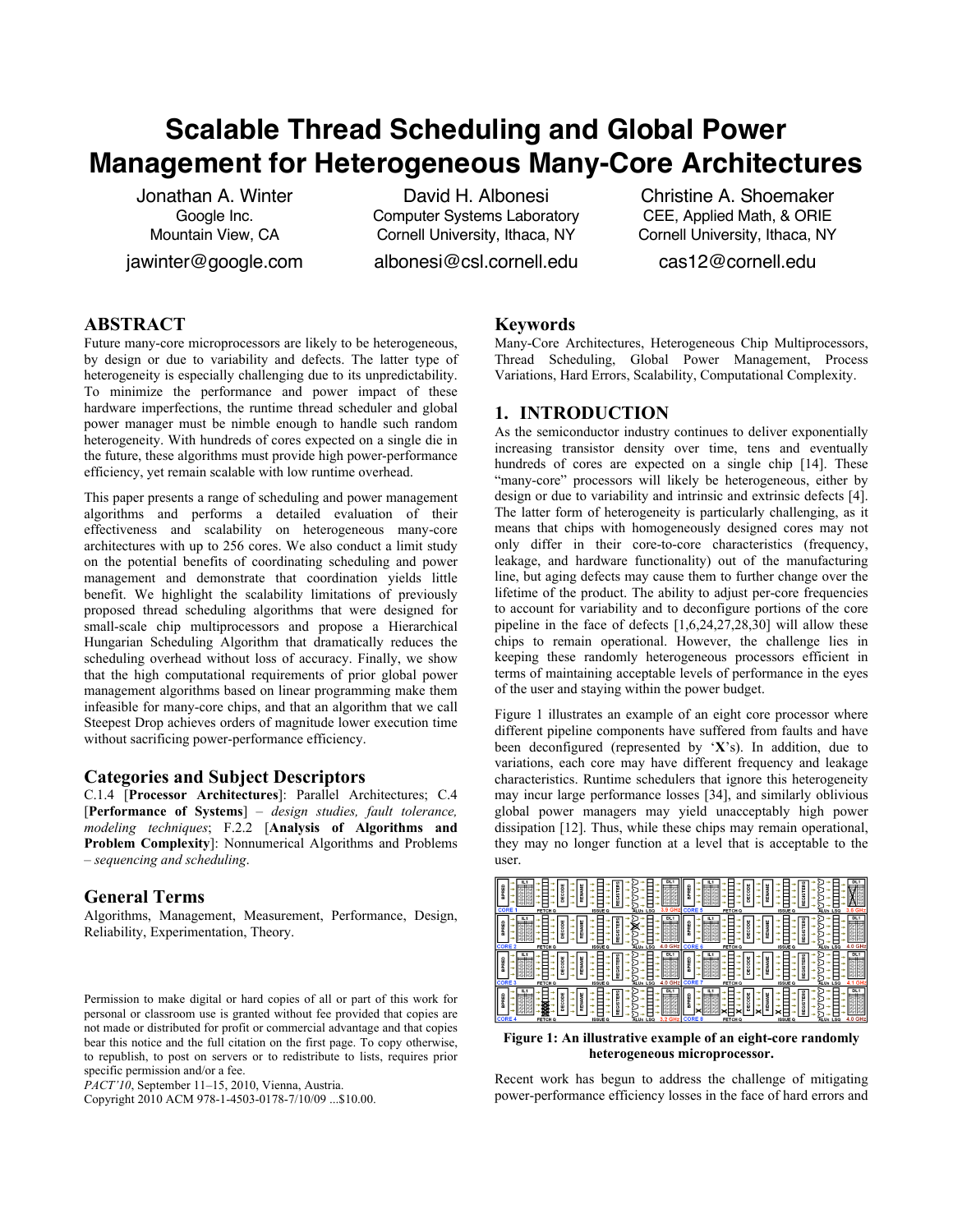variability in small-scale chip multiprocessors (CMPs). For example, Bower et al. [5] and our previous work [34] motivate the need for intelligent thread scheduling policies for randomly heterogeneous processors. Both efforts demonstrate that scheduling algorithms that are oblivious to heterogeneity may yield unacceptably high performance losses. The latter effort also proposes new scheduling algorithms that largely mitigate the power-performance impact of hard errors and variability in smallscale CMPs. Teodorescu and Torrellas [32] is the only work to our knowledge to consider both scheduling and power management in CMPs suffering from process variations. They conduct a design exploration, propose a number of schedulers to satisfy different objectives, and develop a linear programming solution for power management. Herbert and Marculescu [12] also study global power management (but not scheduling) for variability-affected CMPs and develop dynamic voltage and frequency scaling (DVFS) algorithms that are aware of both the frequency and the leakage heterogeneity.

While prior research has developed scheduling and power management algorithms that provide good power-performance efficiency for small-scale multi-core processors, the proposed techniques may not be effective for many-core processors with tens to hundreds of cores. Furthermore, many previously proposed runtime algorithms employ brute-force approaches [15], require sampling numerous configurations [34], or execute computationally intensive algorithms such as linear programming [32]. For multi-core processors with only a few cores, the sampling requirements and decision overhead for running these scheduling and power management algorithms may be reasonable, especially if they are only employed at a coarse interval granularity. However, the move to many-core architectures brings the scalability of these prior algorithms into question, and calls for a detailed investigation of their sampling and computational requirements.

This paper provides a detailed analysis of both thread scheduling and global power management for future many-core architectures. In particular, this paper makes the following key contributions:

- The performance, power, sampling requirements, and runtime overhead of a wide range of scheduling and power management algorithms are studied on heterogeneous manycore architectures with up to 256 processing cores.
- The computational complexities of thread scheduling and global power management techniques are formally analyzed.
- An experimental assessment is conducted to determine if coordination is needed between many-core scheduling and power management algorithms.
- Highly scalable scheduling and power management algorithms that achieve close to optimal performance are developed for future many-core processors.

The rest of this paper proceeds as follows. The next section discusses the problem of runtime management for randomly heterogeneous many-core architectures. Section 3 discusses a range of scheduling and power management algorithms, and proposes more scalable approaches suitable for many-core systems. Section 4 describes the evaluation methodology and Section 5 presents the experimental results. Finally, related work is described in Section 6 and conclusions presented in Section 7.

## **2. RUNTIME MANAGEMENT OF RANDOMLY HETEROGENEOUS MANY-CORE ARCHITECTURES**

As the number of cores grows to hundreds on a single die, ensuring power-performance efficiency becomes a complex optimization problem for the runtime manager. This challenge is further exacerbated by the random heterogeneity created by manufacturing faults, wear-out, and process variations. Two runtime managers are chiefly responsible for controlling the operation of the applications running on a many-core processor: the thread scheduler and the global power manager (GPM). Both the scheduler and power manager operate over a quantum of time which consists of two phases, a short sampling period and a longer steady-state period. During the sampling period, the performance and power statistics of the applications and heterogeneous cores are assessed by running different scheduling assignments (for the scheduler) or power settings (for the power manager) over smaller intervals of time. The manager then employs an algorithm to use these interval statistics to make a decision – a scheduling assignment or DVFS settings – at the end of the sampling period. This decision is maintained for the steadystate period until the next quantum. Figure 2 describes this process, assuming a 100ms quantum for thread scheduling and a 10ms quantum for power management, in line with prior work [12,15,32,34].



**Figure 2: The operation of the thread scheduler and GPM.**

## **2.1 Scalability Issues**

For the application scheduler and GPM to operate effectively, the performance and power statistics taken during the sampling period must be reflective of the true application behavior on the processor cores. This requires the manager to have sufficient time to take enough samples, each of reasonable length, to prevent thread migration effects, thermal time constants, and other effects of moving applications and changing power settings from dominating the statistics. Furthermore, the runtime of the algorithm used to make the decision must be short relative to the quantum. Otherwise, the steady-state period will be consumed by the algorithm's execution and little time will be left to run in the selected scheduling assignment or designated power settings. This paper investigates how these dual issues of sufficient sampling time and algorithm runtime are impacted by scaling to hundreds of cores on a chip.

Regarding algorithm execution time, a fundamental method for assessing algorithm scalability is to derive its computational complexity. We analyze the computational complexity of each scheduling and power management algorithm and then provide experimental results corroborating these findings. Traditionally, polynomial time algorithms were considered sufficiently scalable. However, when the runtime manager is tasked with making decisions tens or hundreds of times per second for architectures with hundreds of cores, we show that even  $O(n^3)$  and  $O(n^4)$ algorithms scale poorly, where *n* is the number of cores.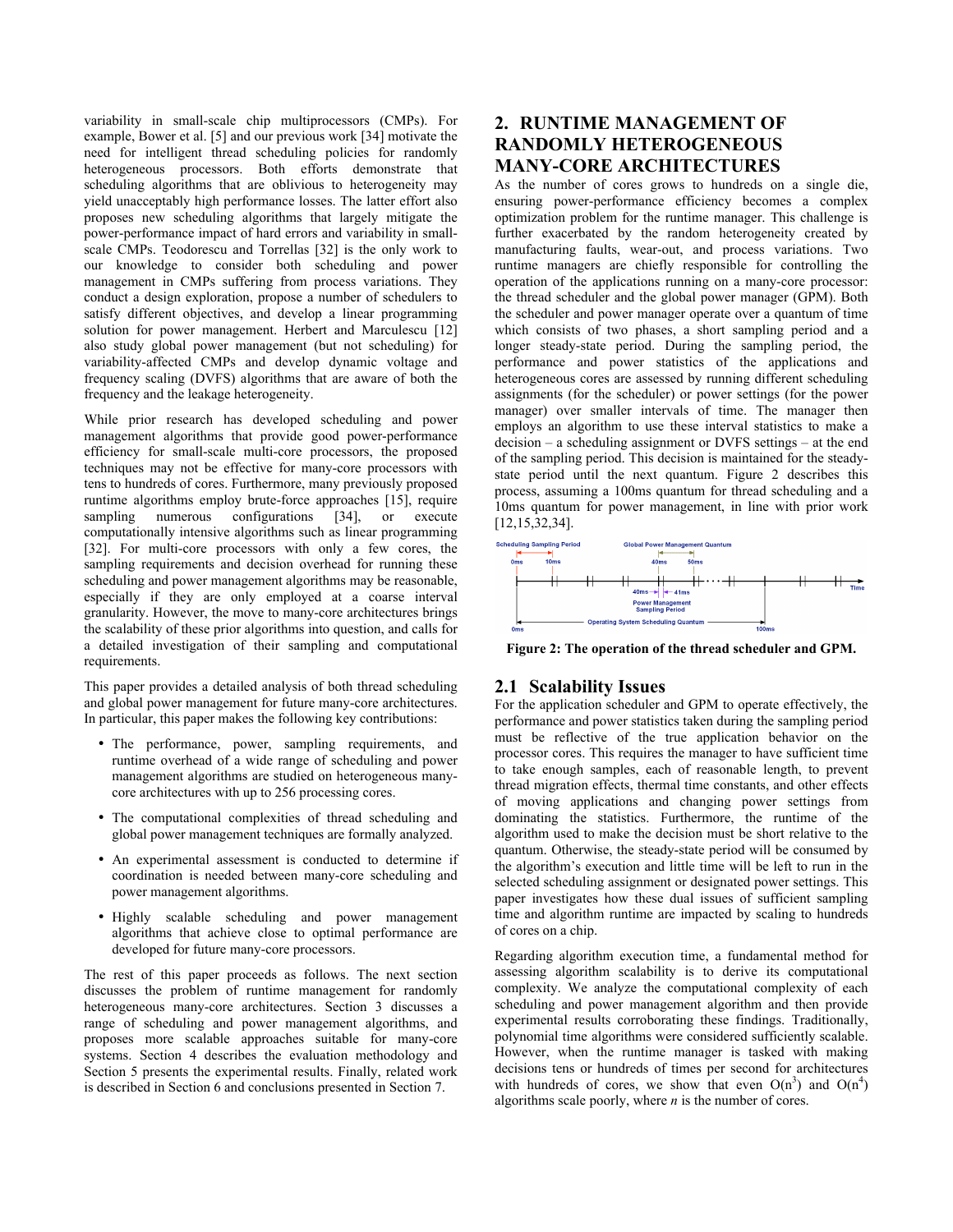In order to provide intuition for the importance of algorithm complexity, Figure 3 shows a comparison of the growth in runtime of algorithms of different complexity as the number of cores on the chip is increased. In this abstraction, we assume that the unit for measuring complexity is the number of processor cycles required to compute the solution to the scheduling or power management problem. It can be seen from this graph that algorithms with factorial  $(O(n!))$  or exponential  $(O(p^n))$ complexity rapidly become extremely time-consuming to run even for a processor with sixteen cores, making them poor candidates for future many-core architectures. Likewise, an  $O(n^4)$ algorithm takes over one billion cycles (250ms on a 4GHz processor) at 256 cores, making it impossible to run at millisecond granularities. Even an  $O(n^3)$  algorithm requires tens of millions of cycles to execute, bringing into question its feasibility.



**Figure 3: The growth in the runtime of various algorithm complexity classes.**

## **2.2 Coordinating Thread Scheduling and Global Power Management**

Future randomly heterogeneous many-core processors will require intelligent scheduling and power management algorithms that are aware of hardware degradations in order to mitigate their performance loss. A key question in terms of scalability is whether a lack of coordination between the two algorithms significantly degrades performance or whether they can produce good results working independently. If no coordination is necessary, then the overhead of runtime management is greatly reduced because scheduling and power management can be optimized separately, thereby avoiding the exploration of the combined search space.

We hypothesize that scheduling and power management can in fact be performed independently with little loss in efficiency and validate this claim in Section 5.1. The key intuition regarding the lack of interference comes from understanding how scheduling and power management affect application performance. In randomly heterogeneous many-core architectures, the runtime of thread *i* on core *j* can be considered a function of four components described in the following equation:

Runtime(i,j) = IPC(i,j)  $\times$  Base Freq  $\times$ Variation Freq Scale Fac(j) × DVFS Freq Scale Fac(i,j)

The first component is instructions per cycle (IPC) which is a function of the application's instruction-level parallelism (ILP) and its memory access patterns, as well as the degree to which hard errors in the core affect the application's performance on that core. The base frequency of each core is the same since the processor was designed as a homogeneous architecture. The third component is a scaling factor that results from the impact of process variations on the frequency due to reduced transistor switching speeds. Together these three components dictate the inherent performance capability of an application on a core. The fourth component takes into account DVFS, which allows the core to operate at a range of frequencies below the core's maximum inherent frequency established by the architecture and impacted by variability. While changing frequency has some impact on IPC due to off-chip memory access and other asynchronous activity, for the most part, DVFS affects application runtime by altering core frequency rather than influencing IPC.

If the DVFS levels for all the cores on the chip were held constant, the application scheduler would optimize for the inherent performance capability of the applications on the cores. The resulting performance values would be modulated by the global power manager seeking to meet a power target by adjusting voltages and frequencies without impacting the benefit of the scheduling assignment. Thus, scheduling and power management tackle different elements of the application/core performance equation. In order to fairly assess different scheduling options, our application schedulers always sample applications at the same voltage levels to make DVFS independent decisions. We set all cores to the middle DVFS level to avoid exceeding the power budget during the scheduler's sampling period.

# **3. THREAD SCHEDULING AND GLOBAL POWER MANAGEMENT ALGORITHMS**

## **3.1 Overview**

The tasks of determining the best assignment of applications to cores and determining the optimal voltage/frequency settings in a many-core processor are essentially large-scale optimization problems. These optimization challenges can be approached from a number of perspectives. In this paper, we make an effort to be comprehensive and present a variety of algorithms for both problems that cover the basic styles of optimization. First, we discuss brute force approaches that find the optimal solution but have major scalability limitations. Next, we examine greedy approaches designed to be simple and fast to provide high levels of scalability. We then develop heuristic techniques based on well-known methods in combinatorial optimization. We also study variants of linear programming, a classical and effective approach for solving a wide range of optimization problems. Finally, we consider hierarchical algorithms designed to cut down the complexity of managing many-core processors, and hence reduce the number of samples and the execution time. In addition to evaluating the effectiveness of the solutions computed by the algorithms, we also assess their sampling requirements and computational complexity. Both of these components must scale efficiently to ensure the algorithms' feasibility in future manycore architectures.

## **3.2 Thread Scheduling Algorithms**

Heterogeneous many-core processors present a distinctly complex scheduling problem. Asymmetry resulting from variations, manufacturing defects, and wear-out is particularly challenging as it cannot be anticipated at runtime, and it manifests itself in myriad ways. The possible number of distinctly degraded cores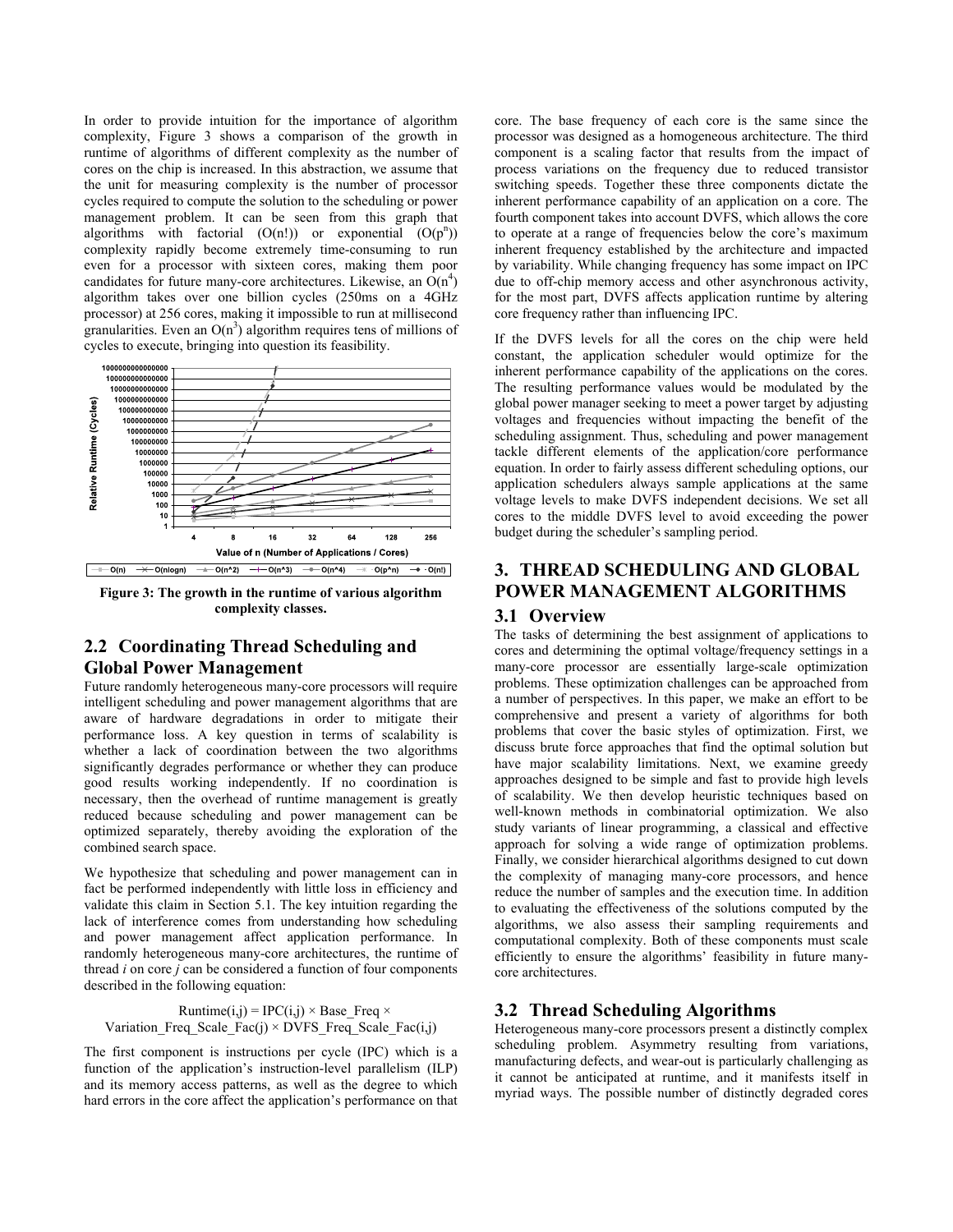increases exponentially with the number of failure modes. Consequently, scheduling algorithms must be robust and broadly applicable. A further complication for scheduling is that there is no simple effective *a priori* way to model the power-performance tradeoffs of running a given application on a particular core. Unlike power management where it can be assumed that performance is linearly related to voltage and power is cubically related (see Section 3.3), there is no clear-cut method for estimating the interaction of core heterogeneity and application behavior. Consequently, our approach is to conduct online sampling of the applications on the degraded cores [32,34].

In the following paragraphs, we describe the scheduling algorithms studied in this paper, including the rationale for each approach, the nature of the sampling required, and an analysis of their computational complexity. A summary of the thread scheduling algorithms can be found in Table 1.

| <b>Scheduling Algorithm</b>                    | Computational<br>Complexity | # of Sampling<br><b>Intervals</b> |
|------------------------------------------------|-----------------------------|-----------------------------------|
| <b>Brute Force</b>                             | $O(n \cdot n!)$             | n                                 |
| Greedy Algorithm<br>(VarF&AppIPC)              | $O(n \cdot log n)$          | n                                 |
| Local Search (n/2 swaps)                       | $O(n^2)$                    | n                                 |
| Hungarian Algorithm<br>(Linear Programming)    | $O(n^3)$                    | n                                 |
| Sequential Hierarchical<br>Hungarian Algorithm | O(n)                        | 32                                |
| Parallel Hierarchical<br>Hungarian Algorithm   | O(1)                        | 32                                |

**Table 1: A summary of the thread scheduling algorithms.**

**Brute Force:** The simplest method for determining the best assignment of threads to cores is to try every possibility and pick the best one. However, this technique suffers from two critical drawbacks when cores can differ due to random heterogeneity. On a chip with *n* cores running *n* applications, there are n! ways of assigning applications to cores. This necessitates taking an infeasible number of samples as the number of cores increases even beyond four cores. If the scheduler assumes that the interactions between threads running on different cores are minimal and ignores them, the algorithm can reduce the sampling to trying every benchmark on every core once, for  $n^2$  samples. Since all applications can be sampled on one of the cores during each sampling interval, collecting these  $n^2$  samples requires *n* sampling periods. This approach is analogous to the sample-one dynamic scheduling heuristic from Kumar et al. [17], but for random rather than designed heterogeneity. While this heuristic greatly reduces the number of samples, the scheduler must still compute the sum of performances of each application/core pair  $(O(n)$  computation) for each of the n! assignments, leading to an infeasible O(n·n!) runtime algorithm. Due to the impractical runtime of this algorithm, it is not considered further.

**Greedy Algorithm:** On the other end of the spectrum from brute force are greedy approaches. Greedy algorithms are popular due to their simple implementation and low runtime complexity. However, they are most effective when solving problems with straightforward solution spaces, such as convex optimization, since greedy solvers typically find local optima. For this study, we adapt the VarF&AppIPC scheduling algorithm from Teodorescu and Torrellas [32], which has been shown to be very effective when combined with global power management on multi-core processors that suffer from process variations (but without manufacturing defects and wear-out faults). This algorithm ranks the applications by average IPC and ranks the cores by inherent frequency (before applying power management) and matches applications and cores by rank in an effort to assign high ILP threads to high frequency cores and memory-bound threads to low frequency cores [32]. Since our cores are heterogeneous, we developed a modified version of VarF&AppIPC. Our approach samples the IPC of each thread on every core and averages the results to obtain an IPC value that can be fairly compared between benchmarks. This requires  $n^2$  samples as in the sample-one technique. The complexity of the Greedy Algorithm is O(n·logn) because the rate determining step sorts the applications by IPC to determine their rank. (Sorting the cores by frequency can be done offline, since the impact of process variations on frequency can be determined at manufacturing time and the degradation due to wear-out happens over months of use.) Consequently, the Greedy Algorithm executes far faster than Brute Force.

**Local Search:** For our combinatorial optimization algorithm, we implement the Local Search Algorithm from our previous work [34]. However, in our present work, we optimize for maximum overall throughput rather than energy-delay-squared  $(ED<sup>2</sup>)$ . Local Search is an archetype for iterative optimization approaches and the basis for many more advanced approaches. The algorithm starts with a random assignment of applications to cores and proceeds by selecting another schedule in the neighborhood of the current one and accepting this new solution if it is better than the previous one. In this Local Search Algorithm, the neighborhood is defined as a scheduling assignment that can be derived from the current one by pair-wise swapping of the applications on the cores [34]. In our implementation, we swap all threads such that for an *n*  core processor, there are *n*/2 pairs of threads. While Local Search algorithms are greedy by nature, the improvement introduced by [34] whereby a solution can be partially accepted offsets much of this limitation. Partially accepting a solution involves retaining any pair-wise swaps that locally improve the performance of the two benchmarks involved and rejecting those swaps that do not, rather than accepting a solution only in full. During each iteration of the algorithm, Local Search selects an assignment among the neighbors of the current best solution and then samples the applications on their assigned cores to determine the performance of this schedule. In our implementation, we run *n* iterations with *n* cores, which means that  $O(n^2)$  samples are again required. Furthermore, each iteration does O(n) amount of computation, leading to an overall complexity of  $O(n^2)$  for the algorithm.

**Hungarian Algorithm:** Linear programming is a highly general solution method for solving any kind of optimization problem. The key requirement is finding a scheme for converting the constraints and optimization objective of a problem into linear equations or inequalities. While generalized linear programming solvers can be the most effective approach for finding a good solution, certain linear programming (LP) problems can be solved more efficiently by exploiting the special structure of the given problem.

By simplifying the scheduling problem and assuming that the interactions between two sequential applications running on different cores is negligible, thread scheduling can be modeled as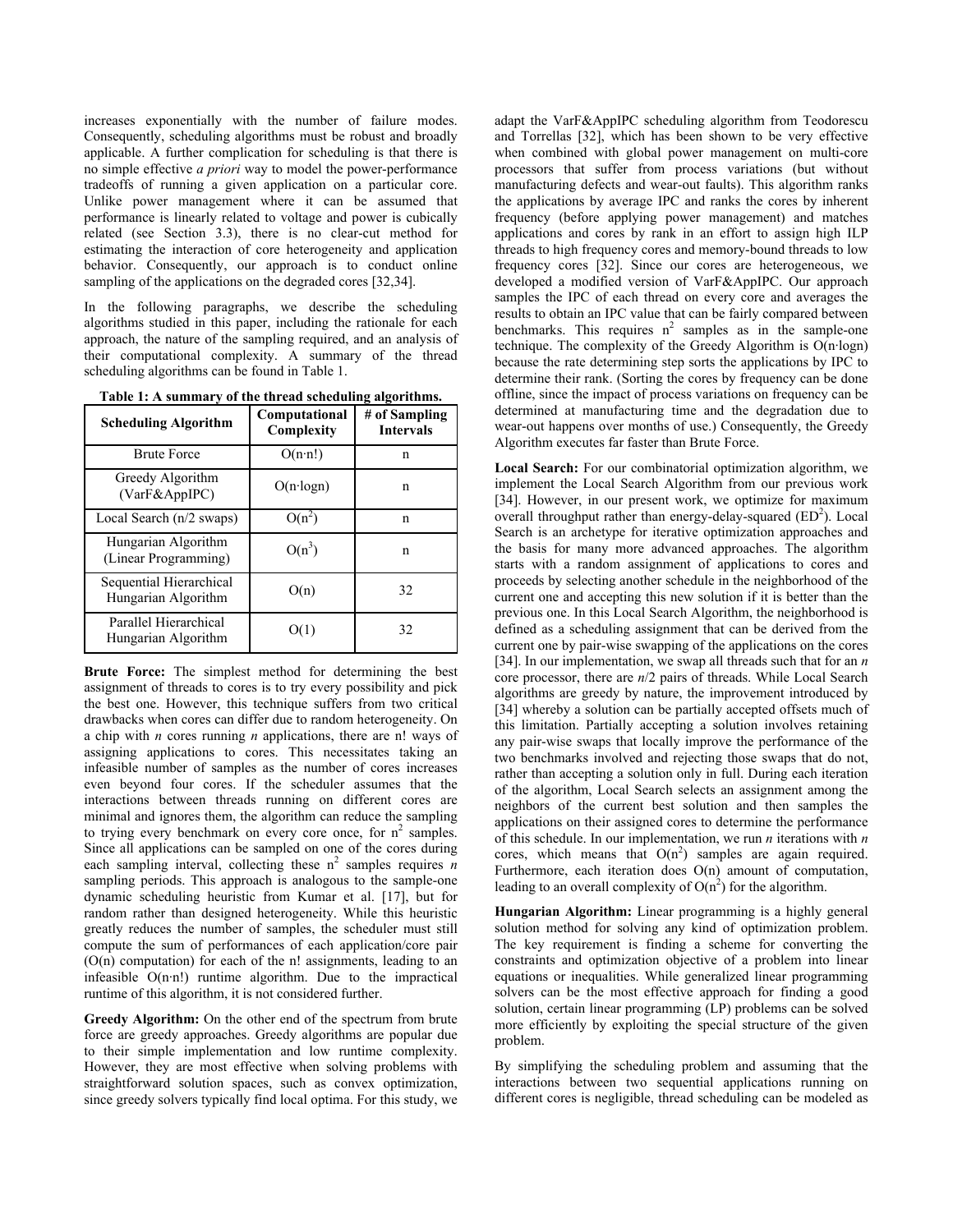the classic Assignment Problem from operations research [34]. While general linear programming tools can be used to solve the Assignment Problem, the special structure of this problem where solutions are a one-to-one mapping of applications to cores, allows for the application of the Hungarian Algorithm [8]. One clear advantage of the Hungarian Algorithm over the Simplex Method (the most widely used general LP method) is that the Hungarian Algorithm has a bounded worst-case runtime of  $O(n^3)$ for a processor with *n* cores [8]. On the other hand, the Simplex Method has an exponential runtime in the worst case and a polynomial-time average case complexity that is highly dependent on the nature of the objective function and constraints [11]. The Hungarian Algorithm must sample each application on each core, requiring *n* sampling intervals, to create a matrix of the benefit of assigning each application to each core before running the actual algorithm.

An advantage of the Hungarian Algorithm over the above algorithms is that it finds the optimal solution to the simplified scheduling problem. Thus, provided that the assumption of negligible interference between applications holds and that the execution samples accurately reflect the applications' behaviors, the Hungarian Algorithm can be the most effective thread scheduler.

**Hierarchical Hungarian Algorithm:** The above four scheduling algorithms suffer from two main drawbacks. First, each algorithm requires *n* sampling intervals to provide the necessary performance evaluation of the different thread-core matchings. In future many-core processors, this will require hundreds of sampling intervals. These sampling intervals must be of reasonable length in order to ensure that they are reflective of the actual application behavior. In our experimental work, we found that sample lengths must be on the order of millions of cycles to amortize the impact of context switching and cache and branch predictor warm-up. However, running hundreds of million-cycle samples is impractical because most of the time between scheduling intervals would be consumed just with sampling. The second drawback is the time complexity of most of the above algorithms. Clearly brute force, with exponential runtime, is infeasible. Nonetheless, as our experimental results will demonstrate, even an  $O(n^2)$  or  $O(n^3)$  algorithm becomes too time consuming to perform at a desirable scheduling interval granularity. For these reasons, an alternative scheduling algorithm is required for future many-core chips.

As we will show, the Hungarian Algorithm is the highest performing of the above techniques (Section 5.2), and thus we chose to develop a Hierarchical Hungarian Algorithm that requires significantly fewer samples and a far shorter runtime than the previously proposed methods. This algorithm divides the cores of the CMP into groups of 32 cores (experimentally determined to be the best group size) and obtains a locally effective scheduling assignment within each group. Rather than sampling all threads on all cores, applications are only sampled on those cores in their group and thus only 32 samples are required for each application. Likewise, since the size of the groups is fixed, the Hungarian Algorithm needs to solve constant-sized problems regardless of core scaling. With *n* cores, the Hungarian Algorithm must be run separately on  $n/32$  groups, meaning that the computational problem grows linearly  $(O(n))$ . A further improvement can be made by noting that the sampling and computation for each group is completely independent and thus can be conducted in parallel by employing one core in each group to execute the Hungarian Algorithm. This parallelized version runs in constant time, since it is only a function of the group size, making it extremely scalable.

#### **3.3 Global Power Management Algorithms**

In addition to developing scalable thread scheduling algorithms, we investigate global power management (GPM) for many-core architectures suffering from manufacturing defects, lifetime wearout, and process variations. As per prior work [12,15,19,25,32], the objective is to maximize throughput under a chip-wide power budget. In this study, we focus on dynamic voltage and frequency scaling (DVFS), the most widely implemented GPM approach. Like [12,15,19,25,32], we assume that each core has independent frequency and voltage control. Future architectures may employ DVFS at coarser granularities, grouping multiple cores into single voltage domains. With coarser-grain domains, the scheduler, in addition to matching threads to cores, might also consider the affinity of threads for domains for which voltage would be similarly scaled. Likewise, the global power manager would need to consider balancing the needs of one thread versus another while scaling voltage and frequency domains. To allow a more direct comparison between our study and prior work, we focus on percore DVFS and leave a study of the voltage scaling granularity to future work.

We consider a DVFS mechanism that scales frequency linearly with voltage (as per prior work) and has seven discrete voltage levels spaced out evenly between 0.7V and 1.0V (the nominal voltage). The corresponding frequency range is dependent on the impact of process variations on a given core (as described below) but would vary from 2.8 GHz to 4.0 GHz (the nominal frequency) on a core unaffected by variations.

| power $\propto$ frequency $\times$ voltage <sup>2</sup>      | (1) |
|--------------------------------------------------------------|-----|
| frequency $\infty$ voltage                                   | (2) |
| (1) & (2) $\rightarrow$ power $\propto$ voltage <sup>3</sup> | (3) |
| throughput $\propto$ frequency                               | (4) |
| (2) & (4) $\rightarrow$ throughput $\propto$ voltage         |     |

**Figure 4: GPM power-performance modeling assumptions.**

One distinct difference between GPM and scheduling is that the impact of changing the voltage and frequency of a core on application performance and power dissipation can be estimated effectively by knowing the power-performance characteristics of the application on the core at the current DVFS level. We employ the model of Isci et al. [15] described in Figure 4, and assume that within the narrow range of DVFS levels, performance is linearly proportional to voltage and power is a cubic function of voltage. Consequently, GPM algorithms using this model need only one sample per application/core pair.

As with the scheduling algorithms, we examine five approaches to power management: a brute force method, a greedy algorithm, a heuristic combinatorial optimization scheme, linear programming, and a hierarchical approach. In the following paragraphs, we discuss these algorithms, their sampling requirements, and their computational complexity. A summary of the algorithms is given in Table 2.

**Brute Force:** Isci et al. propose the MaxBIPS algorithm [15], which uses the model discussed above to calculate the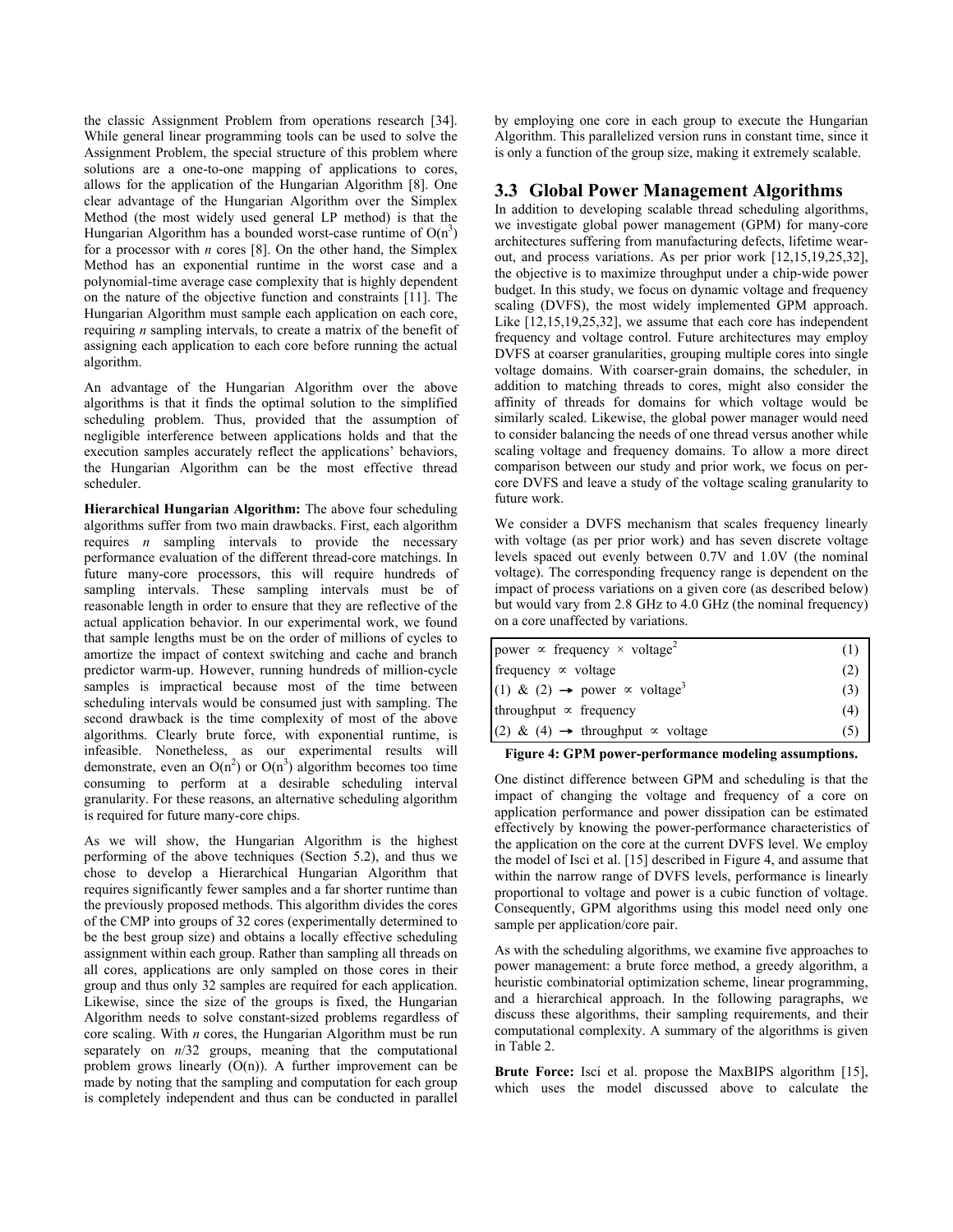performance and power dissipation achieved for each combination of power settings available on the chip. Assuming that DVFS can be set to *p* discrete levels (for Isci et al.,  $p = 3$  and for our work *p*  $=$  7), there are p<sup>n</sup> possible power settings for a CMP with *n* cores. For each power setting option, the calculated performance and power of each core must be summed to determine the chip throughput and power, requiring O(n) time. While MaxBIPS is very effective at calculating a good DVFS assignment with a single sample per application/core pair taken at the middle voltage level, clearly even for  $p = 3$ , the  $O(n p^n)$  computation cost is prohibitive for many-core processors. Consequently, we do not consider MaxBIPS further in this paper.

| 1 aprc 4, 11 summar , 91 mc 91 m algorithms.       |                             |                                   |
|----------------------------------------------------|-----------------------------|-----------------------------------|
| <b>Global Power</b><br><b>Management Algorithm</b> | Computational<br>Complexity | # of Sampling<br><b>Intervals</b> |
| Brute Force (MaxBIPS)                              | $O(n \cdot p^n)$            |                                   |
| Greedy Algorithm                                   | $O(n \cdot log n)$          |                                   |
| <b>Steepest Drop</b>                               | $O(p \cdot n \cdot log n)$  |                                   |
| LinOpt<br>(Linear Programming)                     | $O(n^4)$<br>(average case)  |                                   |

**Table 2: A summary of the GPM algorithms.**

**Greedy Algorithm:** We develop a simple greedy approach to power management which leverages a key intuition about global power management for maximum throughput. Essentially, performance is maximized by shifting power to applications that can individually generate the highest throughput. To achieve this, the Greedy Algorithm gives as much power as possible to application/core combinations with the greatest inherent performance capability. As with MaxBIPS, a single sample is taken for each scheduler-assigned application/core pair at the same voltage setting (the middle level) and the throughput is calculated. The throughput is a function of both the application IPC on the assigned degraded core and the core's operating frequency due to variations.

Using the samples and the voltage/performance/power model, the Greedy Algorithm estimates the power consumed by each core while running at the lowest DVFS setting. By subtracting the minimum power consumed by each core from the total power budget, the algorithm then determines how much extra power is available to assign to high throughput application/core combinations. The pairs are then ranked by throughput, and starting with the highest ranked pair, cores are greedily set to the highest voltage/frequency setting proceeding down the ranking until, according to the voltage/performance/power model, the power budget is reached. If there is some leftover power that was insufficient to allow the final core to be set to the highest setting, that core is set to the highest setting that still meets the budget. The rest of the lower ranked cores are then left at the lowest DVFS setting. Since the most complex step of the Greedy Algorithm is ranking the application/core pairs by throughput, the algorithm's complexity is O(n·logn).

**Steepest Drop:** We call our heuristic optimization algorithm Steepest Drop, which is a directed Local Search method. Rather than randomly select a configuration in the neighborhood of the current best known configuration as in Local Search scheduling, Steepest Drop exploits the known correlation between voltage, performance, and power to direct the search. We modify the algorithm from Meng et al. [19] that was designed to address the large search space resulting from applying multiple power optimizations simultaneously. In our work, we only use DVFS,

but because of the large scale of our many-core architecture, the optimization problem is sufficiently challenging with DVFS alone. Again, only one sample at the middle DVFS level is needed to calibrate the voltage/performance/power model.

The algorithm starts by assuming each core is set to the highest power setting. Then using the analytical model, if the power is estimated to be over the chip-wide budget, the algorithm selects the application/core pair that would provide the biggest ratio of power reduction to performance loss if the voltage was dropped one step. This new configuration's power dissipation is estimated and, if the power is still over budget, the steepest drop is again calculated from the new configuration. This process is repeated until the power budget is met. To optimize the runtime of Steepest Drop, our version uses a max-heap data structure for storing the ranking of the power reduction to performance loss ratio for each application/core pair. In the worst case, the Steepest Drop algorithm would have dropped the voltage/frequency settings from the highest values all the way to the lowest for each core. This would involve *n* x *p* iterations for *n* cores and *p* power levels. By using the efficient heap data structure, our approach only takes O(logn) time to access the steepest drop and update the data structure during each iteration, for a total complexity of  $O(p \cdot n \cdot log n)$ .

**LinOpt:** Teodorescu and Torrellas [32] propose using linear optimization to solve the global power management problem in a multi-core chip afflicted with process variations. Their algorithm, LinOpt, involves three steps. First, the power management task is formulated as a linear programming problem. Then, the formulation is run through a linear programming solver that implements the Simplex Method. Linear programming requires continuous-valued variables, and thus the linear solver can return voltage settings that lie between the discrete DVFS levels. Thus, the third step conservatively drops any voltage values to the next lowest DVFS setting. As in all the other algorithms, performance is modeled as linearly dependent on voltage. However, the cubic relationship between voltage and power cannot be captured in a linear program. Instead, a linear approximation is found that minimizes the error with the true relationship as determined by three samples taken at the lowest, middle, and highest DVFS setting [32]. We implement this linear approximation using linear least squares fitting (LLSF), which can be computed in O(1) time. Since this must be done for each application/core combination, the total time is O(n).

As mentioned above, the Simplex Method has exponential worst case complexity and polynomial time average case complexity and thus dominates LinOpt's runtime. Experimental and stochastic analysis [11] have concluded that average case runtime estimates for linear programming are  $O(n^4)$  when considering problems where the number of constraints is of the same order as the number of variables, such as in our case. In our results, we evaluate whether this high-order polynomial runtime becomes a problem for many-core processors.

**Hierarchical GPM Algorithms:** A logical direction to pursue would be to design hierarchical algorithms for global power management to increase scalability in an analogous manner to the Hierarchical Hungarian Algorithm. For instance, a Hierarchical LinOpt Algorithm would divide the chip into groups that are given a fraction of the chip-wide power budget and then solve each resulting sub-problem by applying linear programming.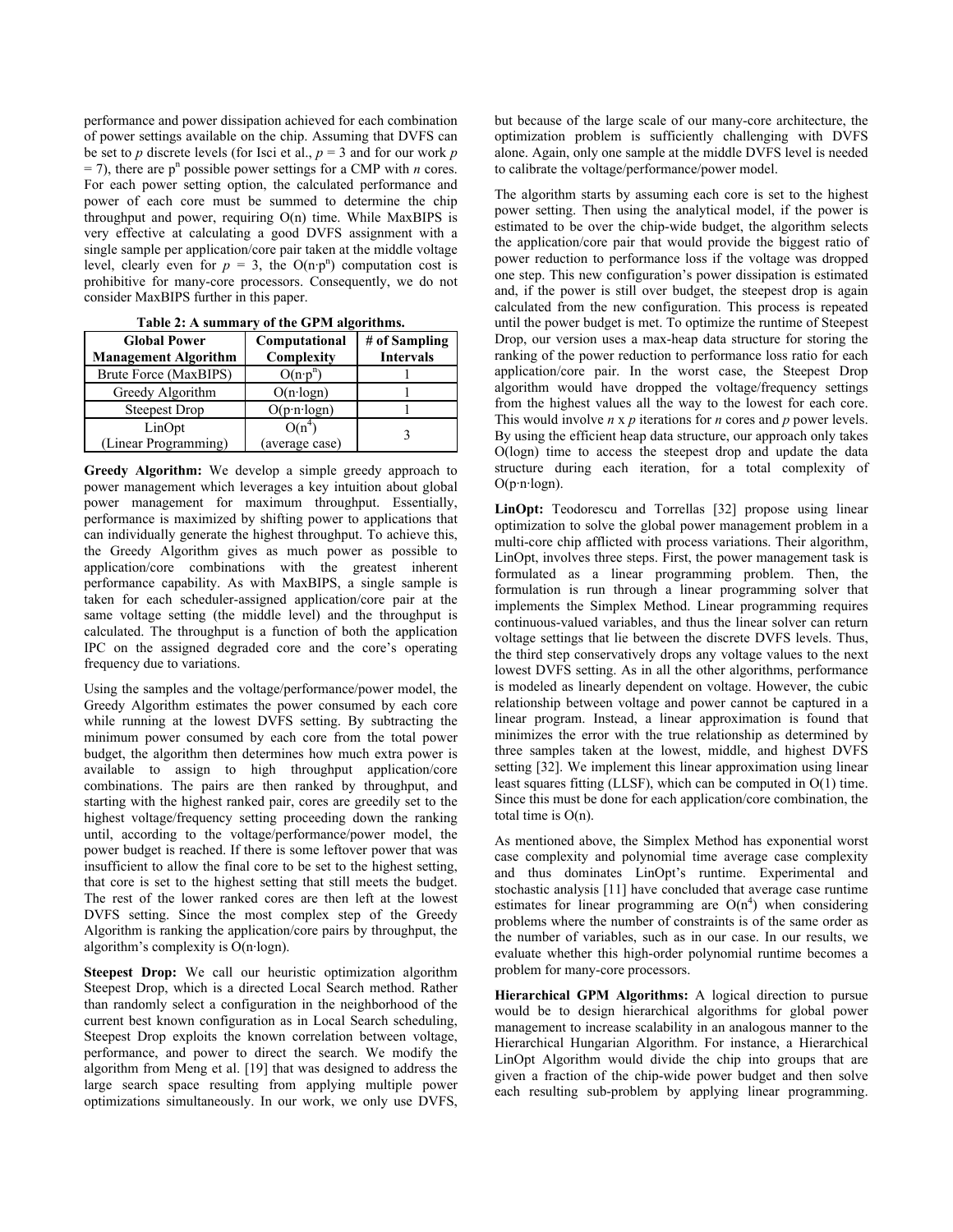However, our results in Section 5.3 show that Steepest Drop is very effective at finding a power-performance efficient DVFS setting and is also highly scalable from a computational complexity perspective, obviating the need for pursuing a hierarchical approach.

## **4. EVALUATION METHODOLOGY**

## **4.1 Simulation Infrastructure**

To model many-core multiprocessors, we take an approach similar to [9,20] of building a hierarchical framework where cycle-accurate simulations of individual cores are combined by a top-level chip-wide simulator to model an entire many-core processor. Our framework is illustrated in Figure 5.



**framework.**

The lower level of the hierarchy consists of microarchitectural simulations of each core using an improved version of the SESC simulator [22]. We augmented SESC's power and thermal modeling with Cacti 4.0 [31], an improved version of Wattch [7], the block model of Hotspot 3.0 [29], and an improved version of HotLeakage [35]. Our baseline core, unaffected by process variations and defects, is a single-threaded, four-way superscalar, out-of-order processor. Table 3 lists the main architectural parameters.

The top-level chip-wide simulator performs two roles. First, it serves as a tool for managing the many-core simulations and is responsible for combining the performance, power, and thermal statistics from the SESC simulations of each core into the complete statistics for the whole processor. Second, the chip-wide simulator implements the application scheduler and global power manager. In this role, it directs the sampling and steady phases of the runtime managers, it executes the actual algorithms, and it manages the execution of the single-core simulations by migrating threads among the cores and changing DVFS settings as specified by the algorithms.

# **4.2 Simulating Heterogeneous Many-Core Processors**

We evaluate many-core architectures with 4-256 cores, for which we consider three types of degradation that cause core-to-core heterogeneity. We model the disabling of all or part of a processor component such as an ALU or a set of queue entries as a consequence of a manufacturing defect or wear-out. We assume a processor core can have at most two faults of this type. Cores also have variable frequencies that are randomly assigned to be in the range of 60% to 110% of the nominal frequency of 4GHz, similar to prior work [13,32,34]. Finally, sections of the core can suffer from increased leakage causing higher than normal static power. Table 4 presents a list of the core degradations possible for each type of degradation. A heterogeneous n-core processor is generated by randomly picking *n* cores each affected by some or all of these three types of degradations.

| Table 3: Core microarchitectural parameters. |  |
|----------------------------------------------|--|
|----------------------------------------------|--|

| <b>Front-End Parameters</b>  |                                       |  |
|------------------------------|---------------------------------------|--|
| <b>Branch Predictor</b>      | hybrid of gshare and bimodal          |  |
|                              | with 4K entries in each               |  |
| Branch Target Buffer         | 512 entries, 4-way associative.       |  |
| <b>Return Address Stack</b>  | 64 entries, fully associative.        |  |
| Front-End Width              | 4-way                                 |  |
| Fetch Oueue Size             | 32 entries                            |  |
| Re-Order Buffer              | 128 entries                           |  |
| Retire Width                 | 4-way                                 |  |
| <b>Back-End Parameters</b>   |                                       |  |
| <b>Integer Issue Queue</b>   | 48 entries, 4-way issue               |  |
| <b>Integer Register File</b> | 80 registers                          |  |
| <b>Integer Execution</b>     | 4 ALUs/address calculation            |  |
| Units                        | units and 1 mult/div unit             |  |
| FP Issue Queue               | 24 entries, 1-way issue               |  |
| FP Register File             | 80 registers                          |  |
| FP Execution Units           | 1 adder and 1 mult/div unit           |  |
|                              | <b>Memory Hierarchy</b>               |  |
| L1 Instruction Cache         | 8KB, 2-way associative,               |  |
|                              | 1 port, 1 cycle latency               |  |
| <b>Instruction TLB</b>       | 32 entry, fully associative., 1 port  |  |
| Load Queue                   | 48 entries, 4 ports                   |  |
| <b>Store Queue</b>           | 24 entries, 4 ports                   |  |
| L1 Data Cache                | 8KB, 2-way associative,               |  |
|                              | 2 ports, 1 cycle latency              |  |
| Data TLB                     | 32 entry, fully associative., 2 ports |  |
| L <sub>2</sub> Cache         | 1MB, 8-way associative,               |  |
|                              | 1 port, 10 cycle latency              |  |
| Main Memory                  | 1 port, 200 cycle latency             |  |

## **4.3 Workloads**

We randomly generate workloads from among the 17 SPEC CPU 2000 benchmarks for each many-core processor configuration. We use three fast-forward points (one, two, and three billion instructions) for each benchmark to add further diversity to the workloads. In the main scalability study of Sections 5.2 and 5.3, each algorithm is run on four different randomly generated workloads and four different randomly degraded many-core configurations, resulting in 16 different test cases for each size many-core processor.

## **4.4 Assessing Algorithm Runtimes**

In addition to the computational complexity results presented in Sections 3.2 and 3.3, we empirically assess the execution requirements of our algorithms. Each of the algorithms is implemented in C and compiled with full optimizations into a special MIPS binary that can be executed with the SESC simulator. These binaries are then run on SESC while modeling the microarchitecture of the cores in our many-core processor in order to accurately characterize the runtime of the algorithms.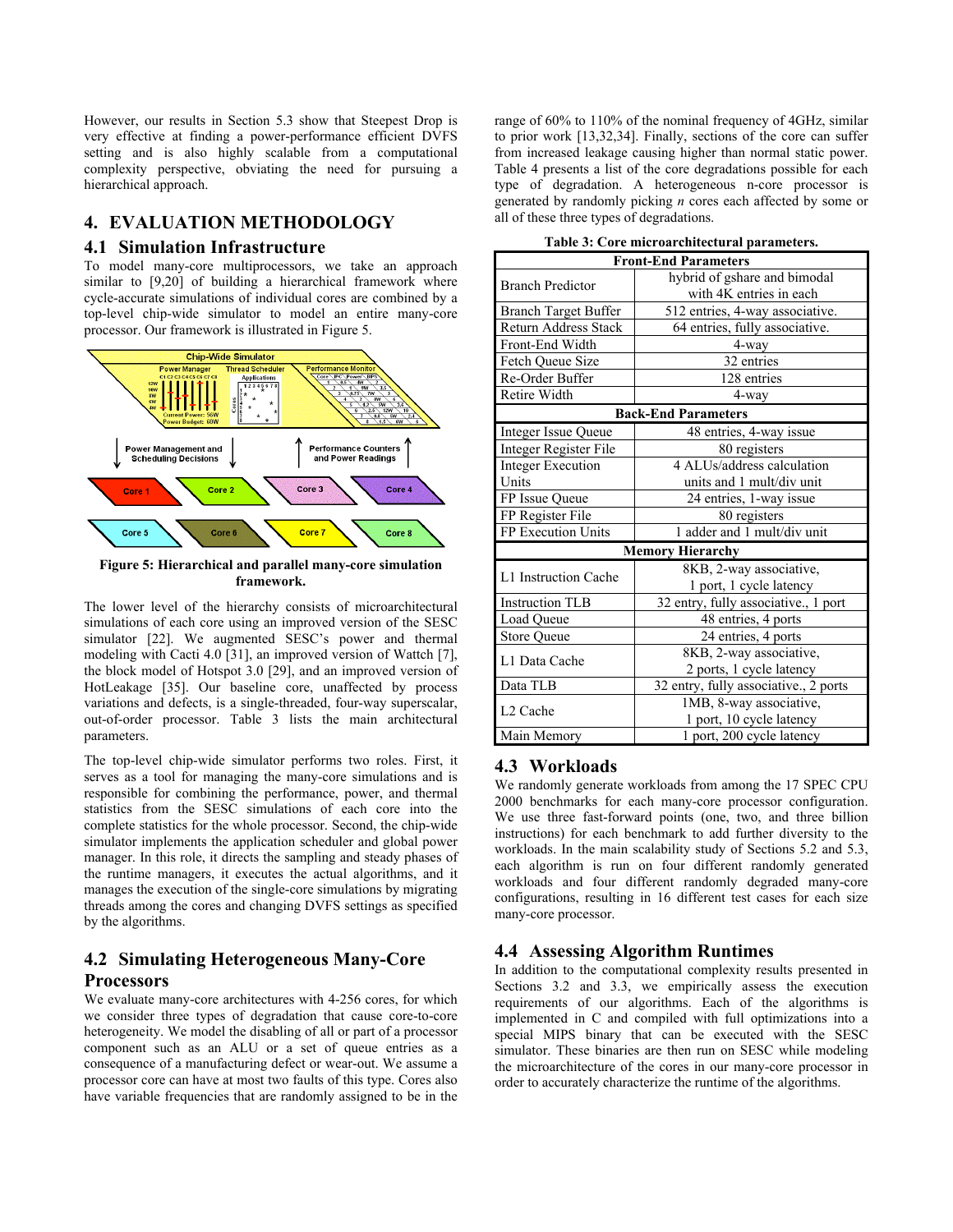| Type of<br>Degradation | <b>List of Options</b>                |  |
|------------------------|---------------------------------------|--|
|                        | none                                  |  |
|                        | memory latency is doubled             |  |
|                        | half the L2 cache                     |  |
|                        | half the L1 instruction cache         |  |
|                        | a way of the L1 instruction           |  |
|                        | cache is broken                       |  |
|                        | front-end bandwidth is reduced from   |  |
|                        | 4-way to 3-way fetch/decode/rename    |  |
| Degraded               | half the integer issue queue          |  |
| Component              | integer issue bandwidth               |  |
|                        | is reduced by one                     |  |
|                        | one or more integer ALUs are disabled |  |
|                        | half the rename registers are broken  |  |
|                        | half the load queue                   |  |
|                        | half the store queue                  |  |
|                        | half the L1 data cache                |  |
|                        | a way of the L1 data cache is broken  |  |
|                        | half the re-order buffer              |  |
| Frequency              | $60 - 110$ % of the nominal,          |  |
| Degradation            | set at intervals of 2.5%              |  |
| Increased<br>Leakage   | none                                  |  |
|                        | 2X nominal in L1 caches and TLBs      |  |
|                        | 2X nominal in front-end and ROB       |  |
|                        | 2X nominal in integer back-end        |  |
|                        | 2X nominal in floating point back-end |  |
|                        | 2X nominal in load and store queues   |  |
|                        | 2X nominal across core (excluding L2) |  |

**Table 4: Possible forms of core degradation due to hard faults and variations.**

# **5. RESULTS AND DISCUSSION 5.1 Coordinating Thread Scheduling and Global Power Management**

Section 2.2 provides an analytical argument as to why scheduling and power management affect different components of the performance equation. In this section, we investigate the importance of coordinating thread scheduling and power management in future many-core architectures. We compare the performance and power dissipation of running independent schedulers and power managers against an oracle combined policy, which can compute the optimal scheduling assignment and power management settings without accounting for sampling or computational overheads. In every quantum, the oracle algorithm employs a brute force examination of all possible scheduling and power management combinations and then selects the applicationto-core assignment and DVFS settings that provide the maximum possible performance while staying within the chip-wide power budget. For the uncoordinated algorithms, we run the Hungarian Scheduling Algorithm together with MaxBIPS, LinOpt, and Steepest Drop. If these independent approaches can achieve performance results very close to that of the oracle scheduler and power manager, then there is no point implementing a coordinated technique.

For our three uncoordinated algorithms, we always run the scheduler first and then the power manager in order to ensure that the chosen schedule does not lead to power overshoots. We verified experimentally that running power management first and then scheduling leads to less optimal power-performance efficiency and does indeed create over-budget scenarios. During the scheduler sampling period, the runtime manager sets the DVFS level of each core to the middle level, calculates the best schedule, and then employs the GPM during the scheduler's steady phase to find the best DVFS assignment.

The performance losses for the three combinations in comparison to the oracle are shown in Figure 6 for an eight core system with four different degraded configurations and four different workloads. The largest losses – at most  $3\%$  – occur when the uncoordinated algorithms slightly undershoot the power budget. These results validate our assertion that the algorithms can operate independently with near-optimal performance.



**Figure 6: A comparison of uncoordinated scheduling and GPM algorithms relative to the oracle manager.**

## **5.2 Thread Scheduling Algorithms**

We now evaluate the scheduling algorithms described in Section 3.2 in terms of their performance relative to the Hungarian Scheduling Algorithm and their runtime overhead. Figure 7 shows the runtime overhead of each algorithm over a range of four to 256 core organizations expressed as a percentage of the scheduling quantum. We implement both a sequential (SQ) version of the Hierarchical Hungarian Algorithm, where a centralized scheduler makes the assignments for all the groups, and a parallel (PA) version where the scheduling task is partitioned among the groups of cores, leaving each group responsible for its own local schedule. For both hierarchical algorithms, we experimented with groups of size 8, 16, and 32 and found that groups of 32 provided the best balance of algorithm runtime and performance. For a small number of cores, the overhead for all scheduling algorithms is minor, but grows rapidly for the less-scalable Hungarian and Local Search algorithms, which have  $O(n^3)$  and  $O(n^2)$  complexity to over 16% and 9% of the scheduling quanta. On the other hand, the Greedy Algorithm and Sequential Hierarchical Hungarian Algorithm have low overheads even for 256 cores, but only the Parallel Hierarchical Hungarian Algorithm remains scalable beyond 256 cores.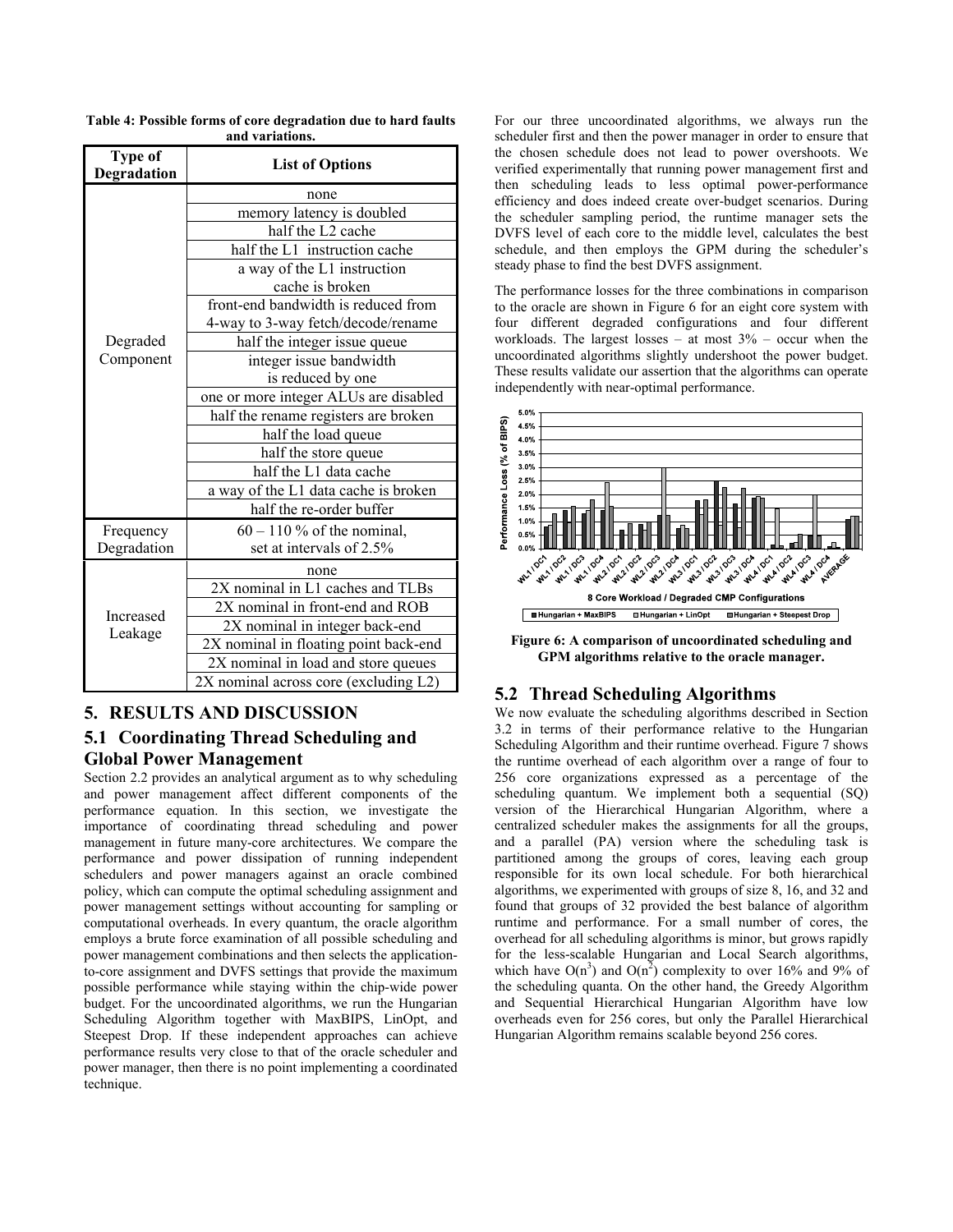

**Figure 7: Scheduling algorithm runtimes as a percentage of the scheduling quantum.**

While both the Sequential and Parallel Hierarchical Hungarian Algorithms are identically partitioned, the Sequential Algorithm is slowed down by the need to process sample results for the whole processor, the sequential computation of the Hungarian Algorithm for each group, and the time to construct the chip-wide scheduling assignment. Together, the factors slow down the sequential approach on a 256 core machine by an order of magnitude relative to the parallelized version. Furthermore, the Parallel Hierarchical Hungarian Algorithm runs 150X faster than the standard Hungarian Scheduler.



**Figure 8**: **Scheduling algorithm performance percentage loss relative to the Hungarian Algorithm.**

Figure 8 shows the performance loss of the different algorithms relative to the performance of the Hungarian Algorithm. The Greedy Algorithm experiences the largest loss by far, 8-10% for the larger organizations. This is not surprising considering that VarF&AppIPC's method of ranking applications purely by IPC does not fully address the complexity of scheduling for randomly heterogeneous many-core architectures. A given application may suffer significantly due to the particular degradations on one core and have very high IPC on another. The average of this thread's IPC across these cores can be misleading when trying to rank the thread as compute or memory bound. The performance of the Local Search Algorithm is quite good as the number of cores increases but it is more than offset by the higher runtime overhead associated with the extra search intervals. The Parallel Hierarchical Hungarian Algorithms offers the best combination of runtime overhead and performance of the scheduling assignment.



**Figure 9: GPM algorithm runtimes as a percentage of the power management quantum.**



**Figure 10: GPM algorithm performance percentage loss relative to the LinOpt algorithm.**

#### **5.3 Global Power Management Algorithms**

The runtime overhead and performance relative to LinOpt for the power management algorithms (from Section 3.3) are shown in Figures 9 and 10, respectively. Due to its high-order polynomial average runtime, the overhead of LinOpt grows rapidly with the problem size (number of cores), and even exceeds the length of the power management quantum (10ms) for 256 cores. Due to the fact that they have almost identical complexity (O(n·logn) versus O(p·n·logn)), the Greedy Algorithm and Steepest Drop have about the same overheads, less than 2% for 256 cores, and run 75X and 62X faster (respectively) than LinOpt. Looking at the performance results shown in Figure 10, Steepest Drop outperforms the Greedy Algorithm and even slightly outperforms LinOpt in all cases. Overall, Steepest Drop has much more scalable runtime behavior than LinOpt and superior performance to the Greedy Power Manager. Given that LinOpt does not provide a performance benefit over Steepest Drop and linear programming is much more complex to implement in hardware or in the operating system, we see no reason to explore a hierarchical implementation of LinOpt.

In summary, our results demonstrate that thread scheduling based on a Hierarchical Hungarian Algorithm coupled in an uncoordinated fashion with a Steepest Drop global power manager provides the most scalable and effective solution to the challenge of maintaining high performance and power efficiency for future many-core processors that suffer from process variations and intrinsic and extrinsic defects.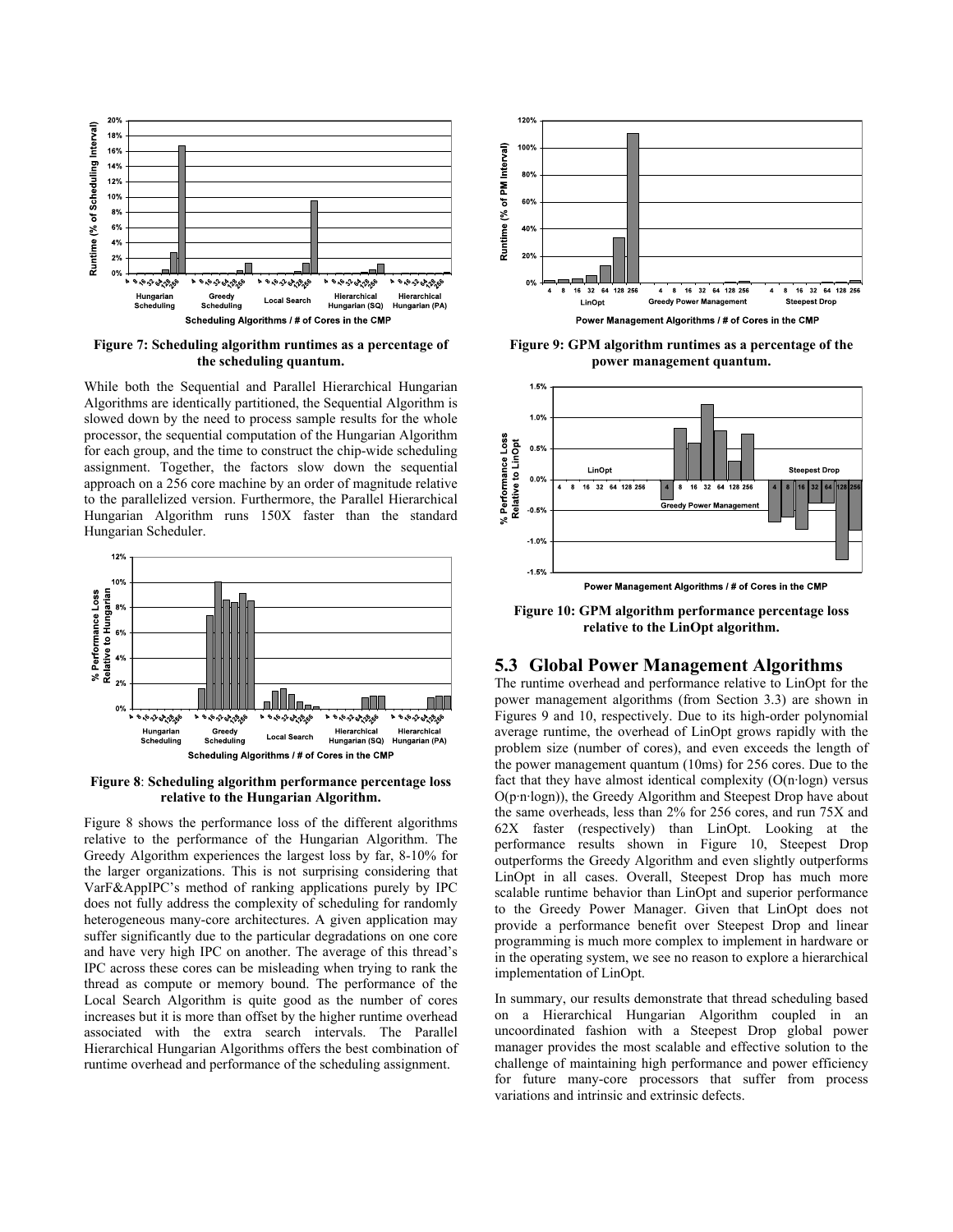#### **6. RELATED WORK**

In the introduction, we discussed prior work addressing power management and scheduling for randomly heterogeneous smallscale CMPs. In this section, we discuss remaining related research involving global power management in homogeneous multi-core processors as well as scheduling and power management in designed-heterogeneous CMPs.

Juang et al. [16] argue for coordinated formal control-theoretic methods to manage energy efficiency in multi-core systems. Isci et al. [15] introduce the problem of trying to maximize total throughput under a chip-wide power constraint by dynamically tuning DVFS to workload characteristics and develop the effective (but limited in scalability) brute force MaxBIPS algorithm. Sharkey et al. [25] extend this work by exploring algorithms based on both DVFS and fetch toggling, and by studying design tradeoffs including the granularity at which the GPM is called and local versus global management.

Sartori and Kumar [23] propose decentralized power management algorithms for homogeneous many-core architectures. They propose alternative approaches to DVFS such as setting cores to high and low power states at a coarse granularity and migrating benchmarks at a finer granularity to meet the power budget. In a similar vein, Rangan et al. [21] explore the use of scheduling on cores statically set to different voltage and frequency levels as an alternative power management approach to fine-grained DVFS. Wang et al. [33] propose a coordinated approach to global power and temperature management based on optimal control theory. They use multi-input-multi-output control strategies and model predictive control, which require matrix-matrix multiplication and either matrix inversion or factorization. Since these high-order polynomial-time matrix algorithms scale poorly, we do not consider them in our work.

Some prior work addresses designed-heterogeneous CMPs with different issue widths and pipeline complexities. Kumar et al. [17] focus on multiprogrammed performance and develop algorithms to schedule applications on cores that best match their execution requirements. However, since only two types of cores are used, the solution space is small and thus a simple sampling scheme achieves good assignments. Becchi and Crowley [3] extend that work to use performance driven heuristics for scheduling. A number of research papers look at a restricted form of heterogeneity, where cores run at different frequencies, allowing their experimental evaluation to be conducted using real hardware. Balakrishnan et al. [2] study the impact of frequency asymmetry on multi-threaded commercial workloads. Others [10,18,26] develop scheduling algorithms for chip multiprocessors with this kind of restricted heterogeneity. In comparison to these earlier research efforts, we develop methods for many-core processors with significantly more forms of heterogeneity and scaling to far more cores.

## **7. CONCLUSIONS**

In the future, microprocessors containing hundreds of cores will need to tolerate manufacturing defects, wear-out failures, and extreme process variations. The resulting heterogeneity of these systems requires intelligent, yet highly scalable, runtime scheduling and power management algorithms. In this paper, we perform a detailed analysis of the effectiveness and scalability of a range of algorithms for many-core systems of up to 256 cores.

First, we show that there is no need to coordinate scheduling and global power management, which greatly reduces the search space for runtime power-performance optimization. We develop the Parallel Hierarchical Hungarian Algorithm for thread scheduling and demonstrate that it is up to 150X faster than the Hungarian Algorithm while providing only 1% less throughput. We also demonstrate that the Steepest Drop global power management algorithm has 75X less runtime overhead (for 256 cores) than the LinOpt algorithm and similar performance. Our results show that it is essential to consider runtime overhead and scalability when designing scheduling and power management algorithms for future many-core processors.

#### **ACKNOWLEDGMENTS**

This research was supported by NSF grants CCF-0811729 and CNS-0708788 and equipment grants from Intel.

#### **REFERENCES**

- [1] N. Aggarwal, P. Ranganathan, N.P. Jouppi, and J. E. Smith. Configurable Isolation: Building High Availability Systems with Commodity Multi-Core Processors. In *Proceedings of the 34th International Symposium on Computer Architecture (ISCA)*, June 2007, pp. 470-481.
- [2] S. Balakrishnan, R. Rajwar, M. Upton, and K. Lai. The Impact of Performance Asymmetry in Emerging Multicore Architectures. In *Proceedings of the 32nd International Symposium on Computer Architecture (ISCA)*, June 2005, pp. 506-517.
- [3] M. Becchi and P. Crowley. Dynamic Thread Assignment on Heterogeneous Multiprocessor Architectures. In *Proceedings the of ACM International Conference on Computing Frontiers (CF)*, 2006, pp. 29-39.
- [4] S. Borkar. Designing Reliable Systems from Unreliable Components: The Challenges of Transistor Variability and Degradation. In *IEEE Micro*, Nov./Dec. 2005, 25(6):10-16.
- [5] F.A. Bower, D. J. Sorin, and L.P. Cox. The Impact of Dynamically Heterogeneous Multicore Processors on Thread Scheduling. In *IEEE Micro*, May/June 2008, 28(3):17-25.
- [6] F.A. Bower, P.G. Shealy, S. Orev, and D.J. Sorin. Tolerating Hard Faults in Microprocessor Array Structures. In *Proceedings of the 34th International Conference on Dependable Systems and Networks (DSN)*, June 2004, pp. 51-60.
- [7] D. Brooks, V. Tiwari, and M. Martonosi. Wattch: A Framework for Architectural-Level Power Analysis and Optimizations. In *Proceedings of the 27th International Symposium on Computer Architecture (ISCA)*, June 2000, pp. 83-94.
- [8] R. Burkard, M. Dell'Amico, and S. Martello. *Assignment Problems*. Published by the Society of Industrial and Applied Mathematics, Philadelphia, PA, 2009, pp. 73-87.
- [9] J. Chen, M. Annavaram, and M. Dubois. SlackSim: A Platform for Parallel Simulations of CMPs on CMPs. In the *Workshop on Design, Analysis, and Simulation of Chip Multiprocessors (dasCMP)*, Nov. 2008.
- [10] S. Ghiasi, T. Keller, and F. Rawson. Scheduling for Heterogeneous Processors in Server Systems. In *Proceedings*